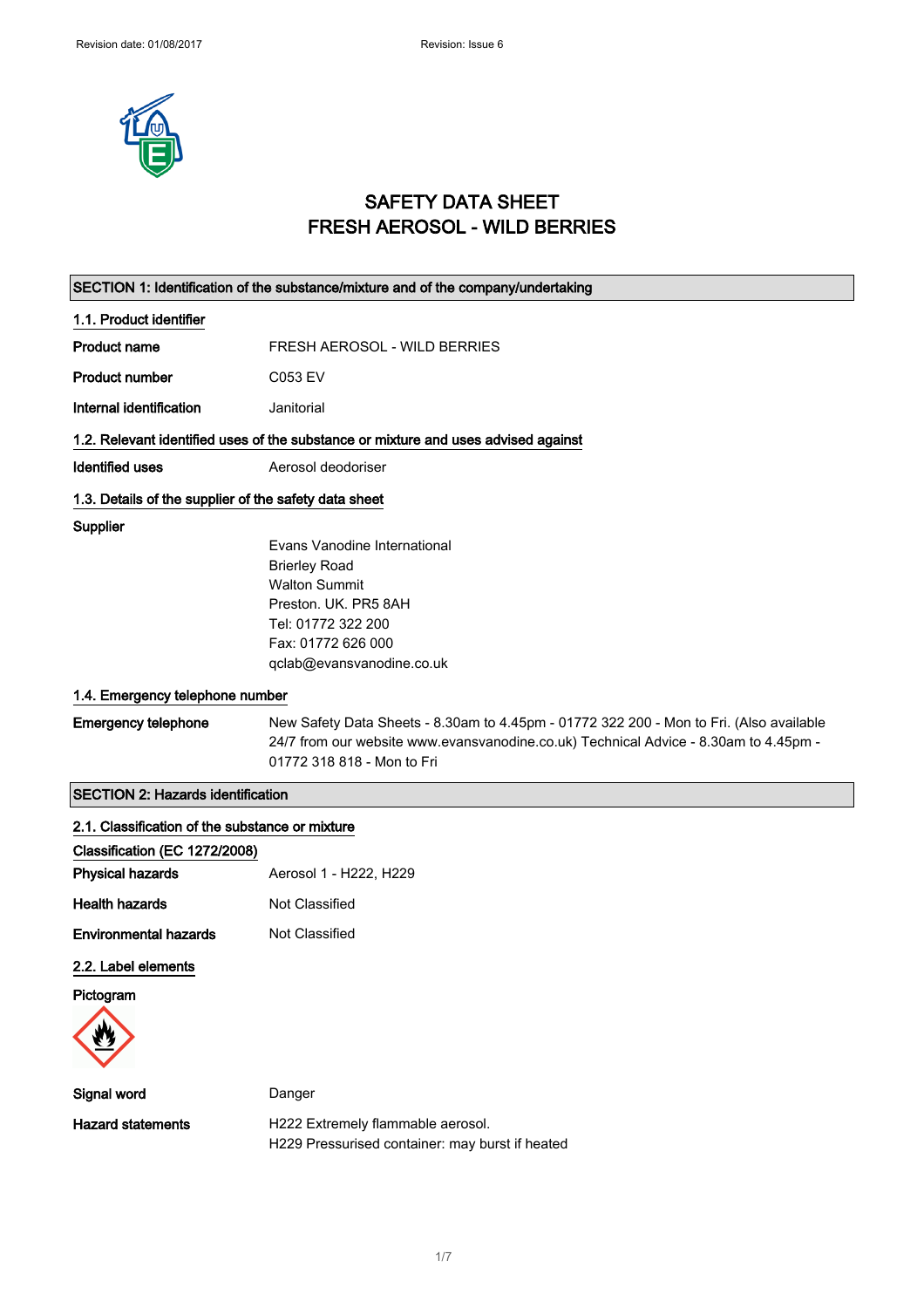| <b>Precautionary statements</b> | P102 Keep out of reach of children.<br>P260 Do not breathe spray.<br>P210 Keep away from heat, hot surfaces, sparks, open flames and other ignition sources. No<br>smoking.<br>P211 Do not spray on an open flame or other ignition source.<br>P251 Do not pierce or burn, even after use.<br>P305+P351+P338 IF IN EYES: Rinse cautiously with water for several minutes. Remove<br>contact lenses, if present and easy to do. Continue rinsing.<br>P337+P313 If eye irritation persists: Get medical advice/attention.<br>$P410+P412$ Protect from sunlight. Do not expose to temperatures exceeding 50 $^{\circ}$ C/122 $^{\circ}$ F.<br>P501 Dispose of contents/ container in accordance with local regulations. |
|---------------------------------|----------------------------------------------------------------------------------------------------------------------------------------------------------------------------------------------------------------------------------------------------------------------------------------------------------------------------------------------------------------------------------------------------------------------------------------------------------------------------------------------------------------------------------------------------------------------------------------------------------------------------------------------------------------------------------------------------------------------|
| Contains                        | <b>BUTANE</b>                                                                                                                                                                                                                                                                                                                                                                                                                                                                                                                                                                                                                                                                                                        |

## 2.3. Other hazards

This product does not contain any substances classified as PBT or vPvB. CAUTION: Use only as directed. AEROSOL: Spraying in a horizontal or inverted position may release flammable propellant. Deliberate inhalation abuse could be fatal in extreme cases. Cans may rupture if heated to excess. Direct eye contact may cause irritation.

### SECTION 3: Composition/information on ingredients

| 3.2. Mixtures                                                    |                                                                                                                |
|------------------------------------------------------------------|----------------------------------------------------------------------------------------------------------------|
| <b>BUTANE</b>                                                    | 60-100%                                                                                                        |
| CAS number: 106-97-8                                             | EC number: 203-448-7                                                                                           |
| Classification                                                   |                                                                                                                |
| Flam. Gas 1 - H220                                               |                                                                                                                |
| Press. Gas                                                       |                                                                                                                |
| <b>ETHANOL</b>                                                   | 5-10%                                                                                                          |
|                                                                  |                                                                                                                |
| CAS number: 64-17-5                                              | EC number: 200-578-6                                                                                           |
| Classification                                                   |                                                                                                                |
| Flam. Liq. 2 - H225                                              |                                                                                                                |
| Eye Irrit. 2 - H319                                              |                                                                                                                |
|                                                                  | The Full Text for all R-Phrases and Hazard Statements are Displayed in Section 16.                             |
| <b>Composition comments</b>                                      | The ingredients are present in non-hazardous to health concentrations.                                         |
| <b>SECTION 4: First aid measures</b>                             |                                                                                                                |
| 4.1. Description of first aid measures                           |                                                                                                                |
| Inhalation                                                       | Move affected person to fresh air at once. Get medical attention if any discomfort continues.                  |
| Ingestion                                                        | Do not induce vomiting. Give plenty of water to drink. Get medical attention if any discomfort<br>continues.   |
| <b>Skin contact</b>                                              | Wash with plenty of water.                                                                                     |
| Eye contact                                                      | Rinse immediately with plenty of water. Get medical attention if irritation persists after<br>washing.         |
| 4.2. Most important symptoms and effects, both acute and delayed |                                                                                                                |
| <b>General information</b>                                       | The severity of the symptoms described will vary dependent on the concentration and the<br>length of exposure. |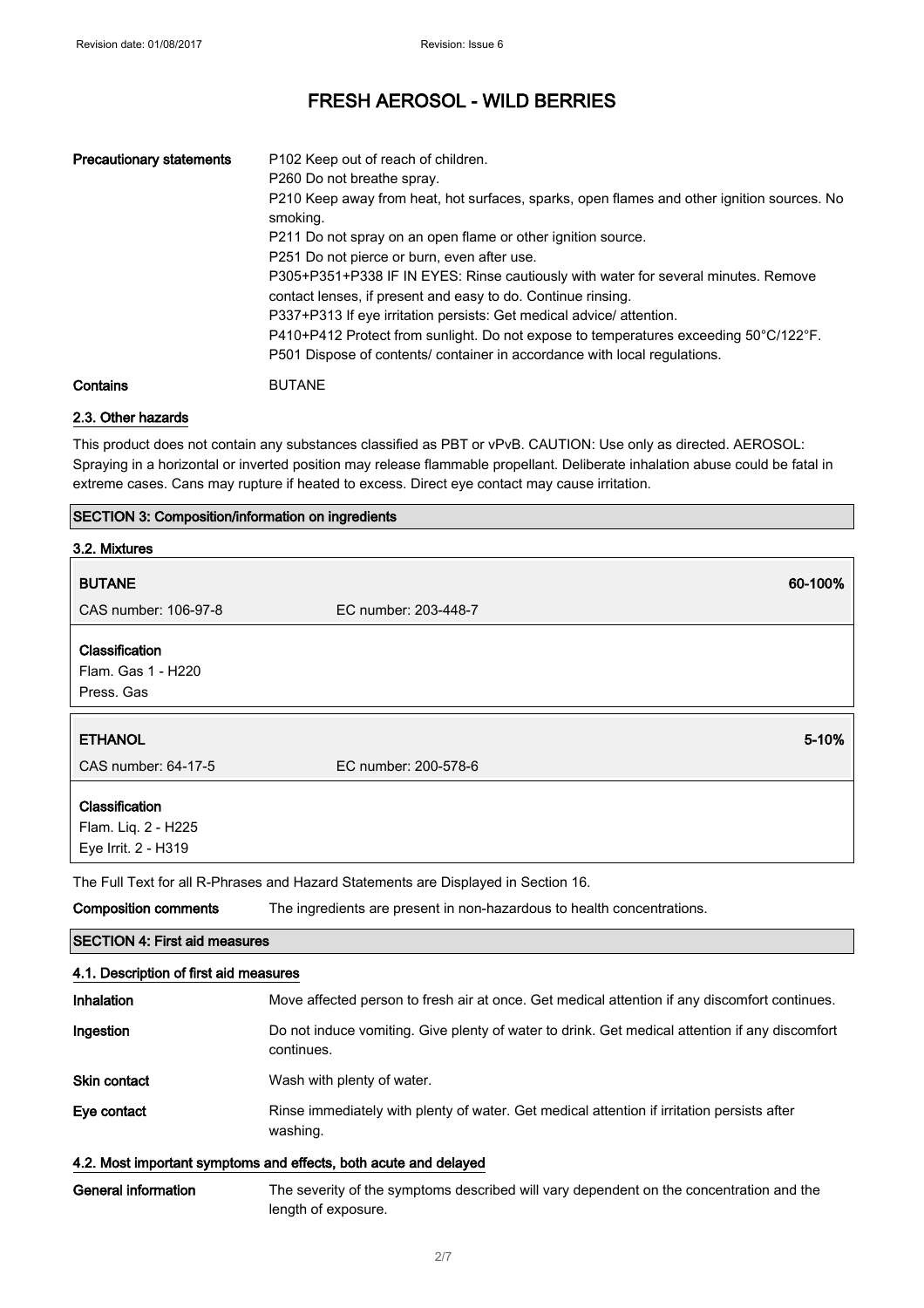| Inhalation                                                 | No specific symptoms known.                                                                                                                                                                                                                     |
|------------------------------------------------------------|-------------------------------------------------------------------------------------------------------------------------------------------------------------------------------------------------------------------------------------------------|
| Ingestion                                                  | No specific symptoms known. But - May cause discomfort if swallowed.                                                                                                                                                                            |
| Skin contact                                               | No specific symptoms known. But prolonged or excessively repeated skin contact could lead<br>to removal of natural oils from skin.                                                                                                              |
| Eye contact                                                | No specific symptoms known. Prolonged contact may cause redness and/or tearing.                                                                                                                                                                 |
|                                                            | 4.3. Indication of any immediate medical attention and special treatment needed                                                                                                                                                                 |
| Notes for the doctor                                       | Treat symptomatically.                                                                                                                                                                                                                          |
| <b>SECTION 5: Firefighting measures</b>                    |                                                                                                                                                                                                                                                 |
| 5.1. Extinguishing media                                   |                                                                                                                                                                                                                                                 |
| Suitable extinguishing media                               | Extinguish with the following media: Use foam, carbon dioxide, dry powder or water fog to<br>extinguish.                                                                                                                                        |
| 5.2. Special hazards arising from the substance or mixture |                                                                                                                                                                                                                                                 |
| Specific hazards                                           | Thermal decomposition or combustion products may include the following substances:<br>Irritating gases or vapours. May explode when heated or when exposed to flames or sparks.                                                                 |
| 5.3. Advice for firefighters                               |                                                                                                                                                                                                                                                 |
| Special protective equipment<br>for firefighters           | Keep containers cool by spraying with water to reduce explosion risks. Wear positive-pressure<br>self-contained breathing apparatus (SCBA) and appropriate protective clothing.                                                                 |
| <b>SECTION 6: Accidental release measures</b>              |                                                                                                                                                                                                                                                 |
|                                                            | 6.1. Personal precautions, protective equipment and emergency procedures                                                                                                                                                                        |
| <b>Personal precautions</b>                                | If aerosol cans are ruptured, care should be taken due to the rapid escape of the pressurised<br>contents and propellant. No smoking, sparks, flames or other sources of ignition near spillage.<br>No special protective clothing. (See Sec 8) |
| 6.2. Environmental precautions                             |                                                                                                                                                                                                                                                 |
| <b>Environmental precautions</b>                           | Spillages or uncontrolled discharges into watercourses must be reported immediately to the<br>Environmental Agency or other appropriate regulatory body.                                                                                        |
| 6.3. Methods and material for containment and cleaning up  |                                                                                                                                                                                                                                                 |
| Methods for cleaning up                                    | Small Spillages: Flush contaminated area with plenty of water. Large Spillages: Absorb<br>spillage with inert, damp, non-combustible material. Flush contaminated area with plenty of<br>water.                                                 |
| 6.4. Reference to other sections                           |                                                                                                                                                                                                                                                 |
| Reference to other sections                                | For personal protection, see Section 8.                                                                                                                                                                                                         |
| <b>SECTION 7: Handling and storage</b>                     |                                                                                                                                                                                                                                                 |
| 7.1. Precautions for safe handling                         |                                                                                                                                                                                                                                                 |
| <b>Usage precautions</b>                                   | Eliminate all sources of ignition. Avoid inhalation of vapours and spray/mists.                                                                                                                                                                 |
|                                                            | 7.2. Conditions for safe storage, including any incompatibilities                                                                                                                                                                               |
| <b>Storage precautions</b>                                 | Pressurised container: Must not be exposed to temperatures above 50°C.                                                                                                                                                                          |
| 7.3. Specific end use(s)                                   |                                                                                                                                                                                                                                                 |
| Specific end use(s)                                        | The identified uses for this product are detailed in Section 1.2.                                                                                                                                                                               |
| Usage description                                          | See Product Information Sheet & Label for detailed use of this product.                                                                                                                                                                         |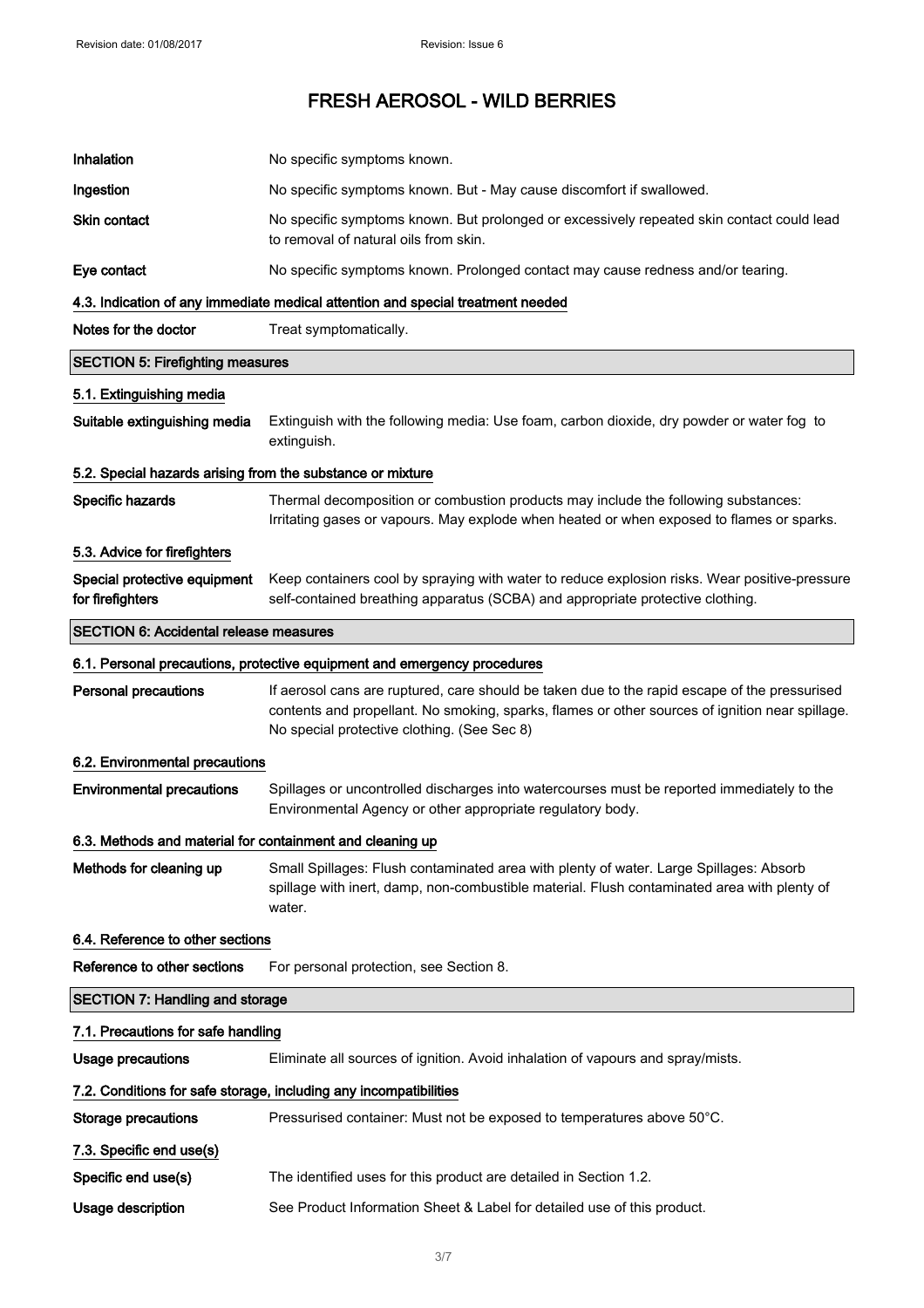### SECTION 8: Exposure Controls/personal protection

#### 8.1. Control parameters

### Occupational exposure limits

## BUTANE

Long-term exposure limit (8-hour TWA): WEL 600 ppm 1450 mg/m<sup>3</sup> Short-term exposure limit (15-minute): WEL 750 ppm 1810 mg/m<sup>3</sup> Carc

### **ETHANOL**

Long-term exposure limit (8-hour TWA): WEL 1000 ppm 1920 mg/m<sup>3</sup> Short-term exposure limit (15-minute): WEL WEL = Workplace Exposure Limit Carc = Capable of causing cancer and/or heritable genetic damage.

### 8.2. Exposure controls

| Appropriate engineering<br>controls | This product must not be handled in a confined space without adequate ventilation. |
|-------------------------------------|------------------------------------------------------------------------------------|
| Eye/face protection                 | None required.                                                                     |
| Hand protection                     | Hand protection not required.                                                      |
| Other skin and body<br>protection   | None required.                                                                     |
| <b>Respiratory protection</b>       | Respiratory protection not required.                                               |

## SECTION 9: Physical and Chemical Properties

### 9.1. Information on basic physical and chemical properties

| Appearance                                  | Fine Aerosol.                                                       |
|---------------------------------------------|---------------------------------------------------------------------|
| Colour                                      | Colourless.                                                         |
| Odour                                       | <b>Wild Berries</b>                                                 |
| pH                                          | Not applicable.                                                     |
| <b>Melting point</b>                        | Not applicable.                                                     |
| Initial boiling point and range             | Not applicable.                                                     |
| Flash point                                 | < 0°C. Measured using test method, CC (Closed cup).                 |
| Vapour pressure                             | 3 bar @ 20°C                                                        |
| <b>Relative density</b>                     | $0.580 \text{ @ } 20^{\circ} \text{C}$                              |
| Solubility(ies)                             | Soluble in water.                                                   |
| 9.2. Other information                      |                                                                     |
| Other information                           | None.                                                               |
| <b>SECTION 10: Stability and reactivity</b> |                                                                     |
| 10.1. Reactivity                            |                                                                     |
| Reactivity                                  | There are no known reactivity hazards associated with this product. |
| 10.2. Chemical stability                    |                                                                     |
| <b>Stability</b>                            | No particular stability concerns.                                   |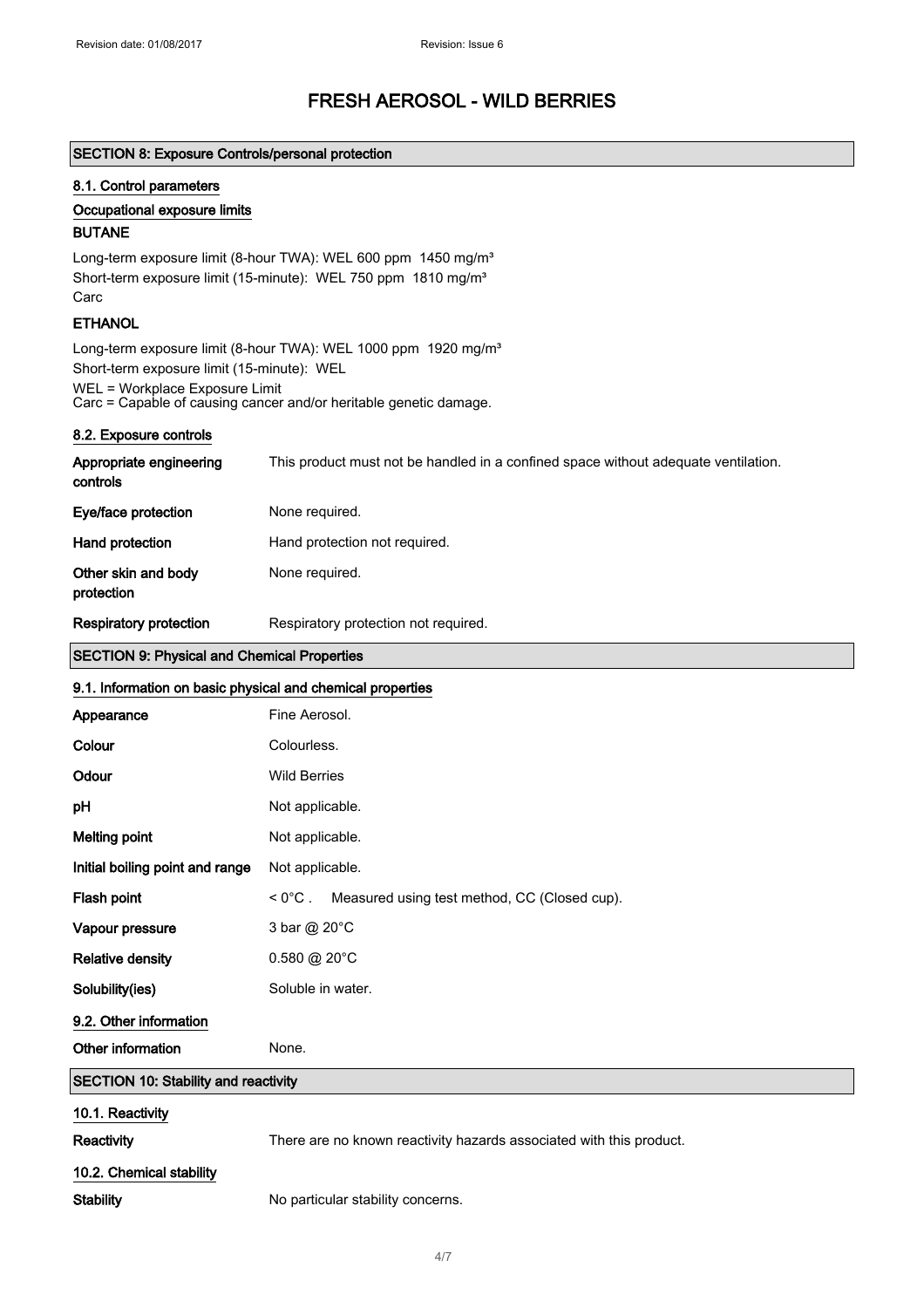| 10.3. Possibility of hazardous reactions     |                                                                                                                                                                                                                                                                                          |
|----------------------------------------------|------------------------------------------------------------------------------------------------------------------------------------------------------------------------------------------------------------------------------------------------------------------------------------------|
| Possibility of hazardous<br>reactions        | See sections 10.1, 10.4 & 10.5                                                                                                                                                                                                                                                           |
| 10.4. Conditions to avoid                    |                                                                                                                                                                                                                                                                                          |
| <b>Conditions to avoid</b>                   | Avoid heat, flames and other sources of ignition.                                                                                                                                                                                                                                        |
| 10.5. Incompatible materials                 |                                                                                                                                                                                                                                                                                          |
| Materials to avoid                           | No specific material or group of materials is likely to react with the product to produce a<br>hazardous situation.                                                                                                                                                                      |
| 10.6. Hazardous decomposition products       |                                                                                                                                                                                                                                                                                          |
| Hazardous decomposition<br>products          | Cans may rupture in a fire with the release of flammable propellant.                                                                                                                                                                                                                     |
| <b>SECTION 11: Toxicological information</b> |                                                                                                                                                                                                                                                                                          |
| 11.1. Information on toxicological effects   |                                                                                                                                                                                                                                                                                          |
| <b>Toxicological effects</b>                 | We have not carried out any animal testing for this product. Any ATE figures quoted below are<br>from Toxicity Classifications that have been carried out using ATE (Acute Toxicity Estimate)<br>Calculation Method using LD50 or ATE figures provided by the Raw Material Manufacturer. |
| Other health effects                         | Low oral toxicity, but ingestion may cause irritation of the gastro-intestinal tract. Deliberate<br>inhalation abuse could prove fatal in extreme circumstances.                                                                                                                         |
| Acute and chronic health<br>hazards          | Deliberate inhalation abuse could prove fatal in extreme cases.                                                                                                                                                                                                                          |
| <b>SECTION 12: Ecological Information</b>    |                                                                                                                                                                                                                                                                                          |
| Ecotoxicity                                  | Not regarded as dangerous for the environment. No chlorofluorocarbons (CFC's) are present.                                                                                                                                                                                               |
| 12.1. Toxicity                               |                                                                                                                                                                                                                                                                                          |
| <b>Toxicity</b>                              | We have not carried out any Aquatic testing, therefore we have no Aquatic Toxicity Data<br>specifically for this product. The Aquatic Toxicity Data, where provided by the raw material<br>manufacturer for ingredients with aquatic toxicity, can be made available on request.         |
| 12.2. Persistence and degradability          |                                                                                                                                                                                                                                                                                          |
|                                              | Persistence and degradability This product, at use dilutions, is readily broken down in biological effluent treatment plants.                                                                                                                                                            |
| 12.3. Bioaccumulative potential              |                                                                                                                                                                                                                                                                                          |
| <b>Bioaccumulative potential</b>             | The product does not contain any substances expected to be bioaccumulating.                                                                                                                                                                                                              |
| 12.4. Mobility in soil                       |                                                                                                                                                                                                                                                                                          |
| <b>Mobility</b>                              | Not known.                                                                                                                                                                                                                                                                               |
| 12.5. Results of PBT and vPvB assessment     |                                                                                                                                                                                                                                                                                          |
| Results of PBT and vPvB<br>assessment        | This product does not contain any substances classified as PBT or vPvB.                                                                                                                                                                                                                  |
| 12.6. Other adverse effects                  |                                                                                                                                                                                                                                                                                          |
| Other adverse effects                        | Not known.                                                                                                                                                                                                                                                                               |
| <b>SECTION 13: Disposal considerations</b>   |                                                                                                                                                                                                                                                                                          |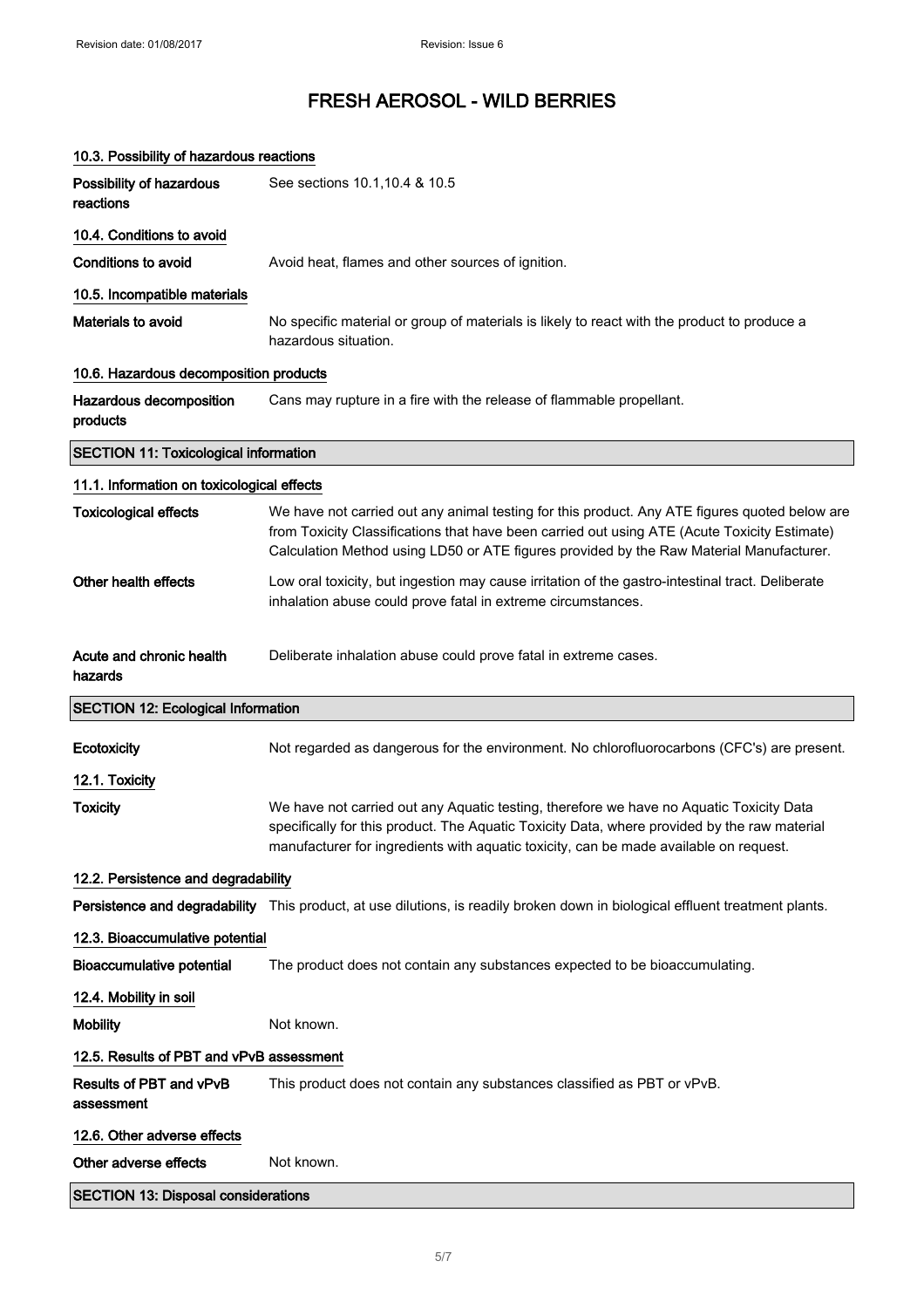### 13.1. Waste treatment methods

Disposal methods Empty containers must not be punctured or incinerated because of the risk of an explosion. Dispose of waste to licensed waste disposal site in accordance with the requirements of the local Waste Disposal Authority. Dispose of waste via a licensed waste disposal contractor.

### SECTION 14: Transport information

| 14.1. UN number                      |                                                                    |
|--------------------------------------|--------------------------------------------------------------------|
| UN No. (ADR/RID)                     | 1950                                                               |
| UN No. (IMDG)                        | 1950                                                               |
| UN No. (ICAO)                        | 1950                                                               |
| 14.2. UN proper shipping name        |                                                                    |
| Proper shipping name<br>(ADR/RID)    | <b>AEROSOLS</b>                                                    |
| Proper shipping name (IMDG) AEROSOLS |                                                                    |
| Proper shipping name (ICAO) AEROSOLS |                                                                    |
| 14.3. Transport hazard class(es)     |                                                                    |
| <b>ADR/RID class</b>                 | 5F                                                                 |
| <b>IMDG class</b>                    | Class 2.1: Flammable Gases.                                        |
| ICAO class/division                  | Class 2: Gases; Compressed, liquefied or dissolved under pressure. |
| <b>Transport labels</b>              |                                                                    |



### 14.4. Packing group

### 14.5. Environmental hazards

Environmentally hazardous substance/marine pollutant No.

### 14.6. Special precautions for user

EmS F-D, S-U

Tunnel restriction code (D)

## 14.7. Transport in bulk according to Annex II of MARPOL and the IBC Code

**Transport in bulk according to** Not relevant. for a packaged product. Annex II of MARPOL 73/78 and the IBC Code

SECTION 15: Regulatory information

### 15.1. Safety, health and environmental regulations/legislation specific for the substance or mixture